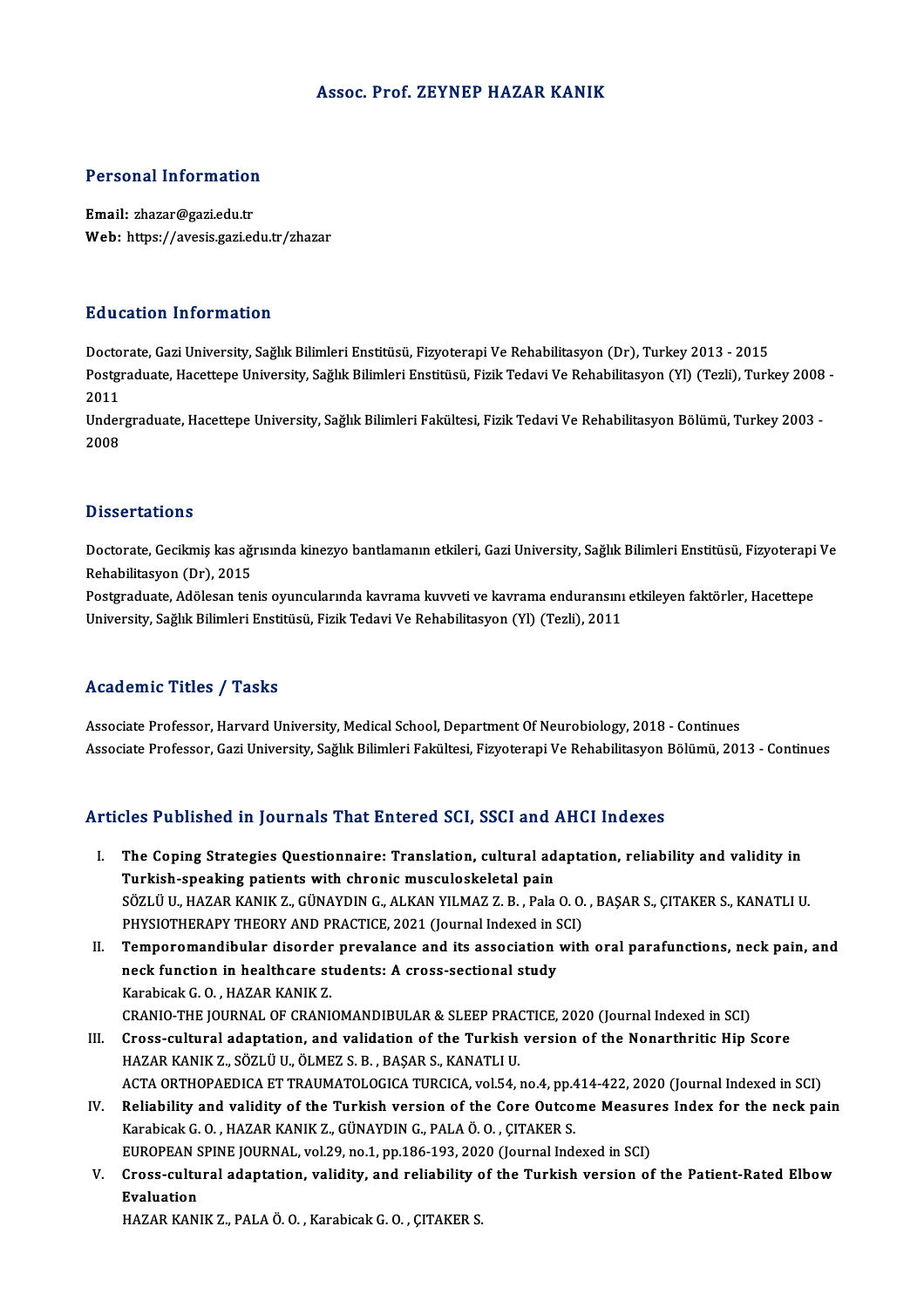CLINICAL RHEUMATOLOGY, vol.38, no.11, pp.3289-3295, 2019 (Journal Indexed in SCI)<br>Effects of Vinesia Taping on the Bolisf of Delayed Opest Musele Serenessy A B

VI. Effects of Kinesio Taping on the Relief of Delayed Onset Muscle Soreness: A Randomized, Placebo-<br>Controlled Trial CLINICAL RHEUM<br>Effects of Kinesi<br>Controlled Trial<br>HAZAR KANIK Z Controlled Trial<br>HAZAR KANIK Z., ÇITAKER S., Demirtas C., BUKAN N., ÇELİK B., GÜNAYDIN G.<br>JOURNAL OF SPORT REHABILITATION, vol.28, no.8, pp.781-786, 2019 (Journal Indexed in SCI)<br>Translation, sultural adaptation, reliabili

HAZAR KANIK Z., ÇITAKER S., Demirtas C., BUKAN N., ÇELİK B., GÜNAYDIN G.

VII. Translation, cultural adaptation, reliability, and validity of the Turkish version of the Penn Shoulder<br>Score **JOURN**<br>Transl<br>Score<br>HAZAR

HAZARKANIKZ.,GunaydinG.,PALAÖ.O. ,SÖZLÜU.,ALKANYILMAZ Z.B. ,ÇITAKERS.,BAŞARS.,KANATLIU. Score<br>HAZAR KANIK Z., Gunaydin G., PALA Ö. O. , SÖZLÜ U., ALKAN YILMAZ Z. B. , ÇITAKER S., BAŞAR S<br>DISABILITY AND REHABILITATION, vol.40, no.10, pp.1214-1219, 2018 (Journal Indexed in SCI)<br>Belationship between scapular mus

- VIII. Relationship between scapular muscle and core endurance in healthy subjects DISABILITY AND REHABILITATION, vol.40, no.10, pp.1214-1219, 2018 (Journal Indexed in SCI)<br>Relationship between scapular muscle and core endurance in healthy subjects<br>HAZAR KANIK Z., PALA Ö. O. , Gunaydin G., SÖZLÜ U., ALKA JOURNAL OF BACK AND MUSCULOSKELETAL REHABILITATION, vol.30, no.4, pp.811-817, 2017 (Journal Indexed in SCI) HAZAR KANIK Z., PALA Ö. O., Gunaydin G., SÖZLÜ U., ALKAN YILMAZ Z. B., BAŞAR S., ÇITAKER S. JOURNAL OF BACK AND MUSCULOSKELETAL REHABILITATION, vol.30, no.4, pp.811-817, 2017 (Journal Indexed<br>in SCI)<br>IX. Cross-cultural adaptation, reliability and validity of the Turkish version of the Japanese Orthopaedic<br>Associa
	- in SCI)<br>Cross-cultural adaptation, reliability and validity<br>Association Back Pain Evaluation Questionnaire<br>Cunevdin C. HAZAR KANIK Z. Karabisek C.O. SÖZLÜ Cross-cultural adaptation, reliability and validity of the Turkish version of the Japanese Orthopaedi<br>Association Back Pain Evaluation Questionnaire<br>Gunaydin G., HAZAR KANIK Z., Karabicak G. O. , SÖZLÜ U., PALA Ö. O. , ALK Association Back Pain Evaluation Questionnaire<br>Gunaydin G., HAZAR KANIK Z., Karabicak G. O. , SÖZLÜ U., PALA Ö. O. , ALKAN YILMAZ Z. B. , BA<br>JOURNAL OF ORTHOPAEDIC SCIENCE, vol.21, no.3, pp.295-298, 2016 (Journal Indexed i Gunaydin G., HAZAR KANIK Z., Karabicak G. O. , SÖZLÜ U., PALA Ö. O<br>JOURNAL OF ORTHOPAEDIC SCIENCE, vol.21, no.3, pp.295-298, 201<br>X. Reliability of photographic posture analysis of adolescents<br>HAZAR KANIK Z. Karabisak G. O.
	- JOURNAL OF ORTHOPAEDIC SCIENCE, vol.21, <mark>:</mark><br>Reliability of photographic posture analy<br>HAZAR KANIK Z., Karabicak G. O. , TİFTİKÇİ U.<br>JOURNAL OF PHYSICAL THERAPY SCIENCE *ve* Reliability of photographic posture analysis of adolescents<br>HAZAR KANIK Z., Karabicak G. O. , TİFTİKÇİ U.<br>JOURNAL OF PHYSICAL THERAPY SCIENCE, vol.27, no.10, pp.3123-3126, 2015 (Journal Indexed in SCI)<br>Crees sultural adort HAZAR KANIK Z., Karabicak G. O. , TİFTİKÇİ U.<br>JOURNAL OF PHYSICAL THERAPY SCIENCE, vol.27, no.10, pp.3123-3126, 2015 (Journal Indexed<br>XI. Cross-cultural adaptation and validation of the Turkish version of Oxford hip score<br>
	- JOURNAL OF PHYSICAL THERAPY SCIENCE, vol.27, no.10, pp.3123-3126, 2015 (<br>Cross-cultural adaptation and validation of the Turkish version of Oxf<br>TUĞAY B. U. , TUĞAY N., GÜNEY DENİZ H., HAZAR KANIK Z., Yuksel I., ATİLLA B.<br>A XI. Cross-cultural adaptation and validation of the Turkish version of Oxford hip score<br>TUĞAY B. U. , TUĞAY N., GÜNEY DENİZ H., HAZAR KANIK Z., Yuksel I., ATİLLA B.<br>ARCHIVES OF ORTHOPAEDIC AND TRAUMA SURGERY, vol.135, no.6

#### Articles Published in Other Journals

- I. Kinesio-Taping in the Successful Management of Hallux Rigidus: A Case Report KARABIÇAKG.Ö. ,HAZARKANIKZ.,SARPELA.S. ,SARPELA.S. Kinesio-Taping in the Successful Management of Hallux Rigidus: A Case Report<br>KARABIÇAK G. Ö. , HAZAR KANIK Z., SARPEL A. S. , SARPEL A. S.<br>Journal of Clinical and Experimental Investigations, vol.8, no.1, pp.31-34, 2017 (R KARABIÇAK<br>Journal of Cli<br>Institutions)<br>A novel can Journal of Clinical and Experimental Investigations, vol.8, no.1, pp.31-34, 2017 (R<br>Institutions)<br>II. A novel aspect in keloid treatment Short term effects of kinesio taping<br> $\frac{VADADICAVC}{VADADICAYC}$
- Institutions)<br>II. A novel aspect in keloid treatment Short term effects of kinesio taping<br>KARABIÇAK G.Ö., HAZAR KANIK Z. Mathews Journal of Orthopedics, vol.1, no.1, pp.6, 2016 (Refereed Journals of Other Institutions) KARABIÇAK G. Ö. , HAZAR KANIK Z.<br>Mathews Journal of Orthopedics, vol.1, no.1, pp.6, 2016 (Refereed Journals of Other Institutions)<br>III. Eccentric Training as an Adjunct to Rehabilitation Program for Hereditary Multiple
- Mathews Jour<br><mark>Eccentric Tra</mark><br>Case Report<br>HAZAR KANIK Eccentric Training as an Adjunct to Rehabilitation Pro<br>Case Report<br>HAZAR KANIK Z., Gunaydin G., SÖZLÜ U., ÇITAKER S., ESEN E.<br>JOUPMAL OF CLINICAL AND DIACNOSTIC PESEARCH vol 10.

Case Report<br>HAZAR KANIK Z., Gunaydin G., SÖZLÜ U., ÇITAKER S., ESEN E.<br>JOURNAL OF CLINICAL AND DIAGNOSTIC RESEARCH, vol.10, no.2, 2016 (Journal Indexed in ESCI) HAZAR KANIK Z., Gunaydin G., SÖZLÜ U., ÇITAKER S., ESEN E.<br>JOURNAL OF CLINICAL AND DIAGNOSTIC RESEARCH, vol.10, no.2, 2016 (Journal Indexed in ESCI)<br>IV. Demographic and Anthropometric Factors Predicting the Grip Streng

JOURNAL OF CLI<mark>I</mark><br>Demographic a<br>Tennis Players<br>HAZAR KANIK Z Demographic and Anthropometr<br>Tennis Players<br>HAZAR KANIK Z., EKER L., YÜKSEL İ.<br>Turkiya Kliniklari I Sparta Sci val 7. r Tennis Players<br>HAZAR KANIK Z., EKER L., YÜKSEL İ.<br>Turkiye Klinikleri J Sports Sci, vol.7, no.1, pp.24-28, 2015 (Other Refereed National Journals)

## Turkiye Kilnikieri J Sports Sci, vol.7, no.1, pp.24-28, 2015 (Other Kelereed<br>Refereed Congress / Symposium Publications in Proceedings efereed Congress / Symposiu<br>I. Fiber-Based Electronics Skin<br>Kapik M. say m. san h s. agand

I. Fiber-Based Electronics Skin<br>Kanik M., say m., şen h. ş. , acar d. a. e. , HAZAR KANIK Z., DURGUN E., bayındırm. 2019 MRS Fall meeting and exhibit, Boston, United States Of America, 1 - 06 December 2019

II. PENN OMUZ SKORUNUN TÜRKCE VERSİYON, GECERLİK VE GÜVENİRLİK CALISMASI HAZARKANIKZ.,GÜNAYDING.,PALAÖ.O. ,SÖZLÜU.,ALKANYILMAZ Z.B. ,ÇITAKERS.,BAŞARS.,KANATLIU.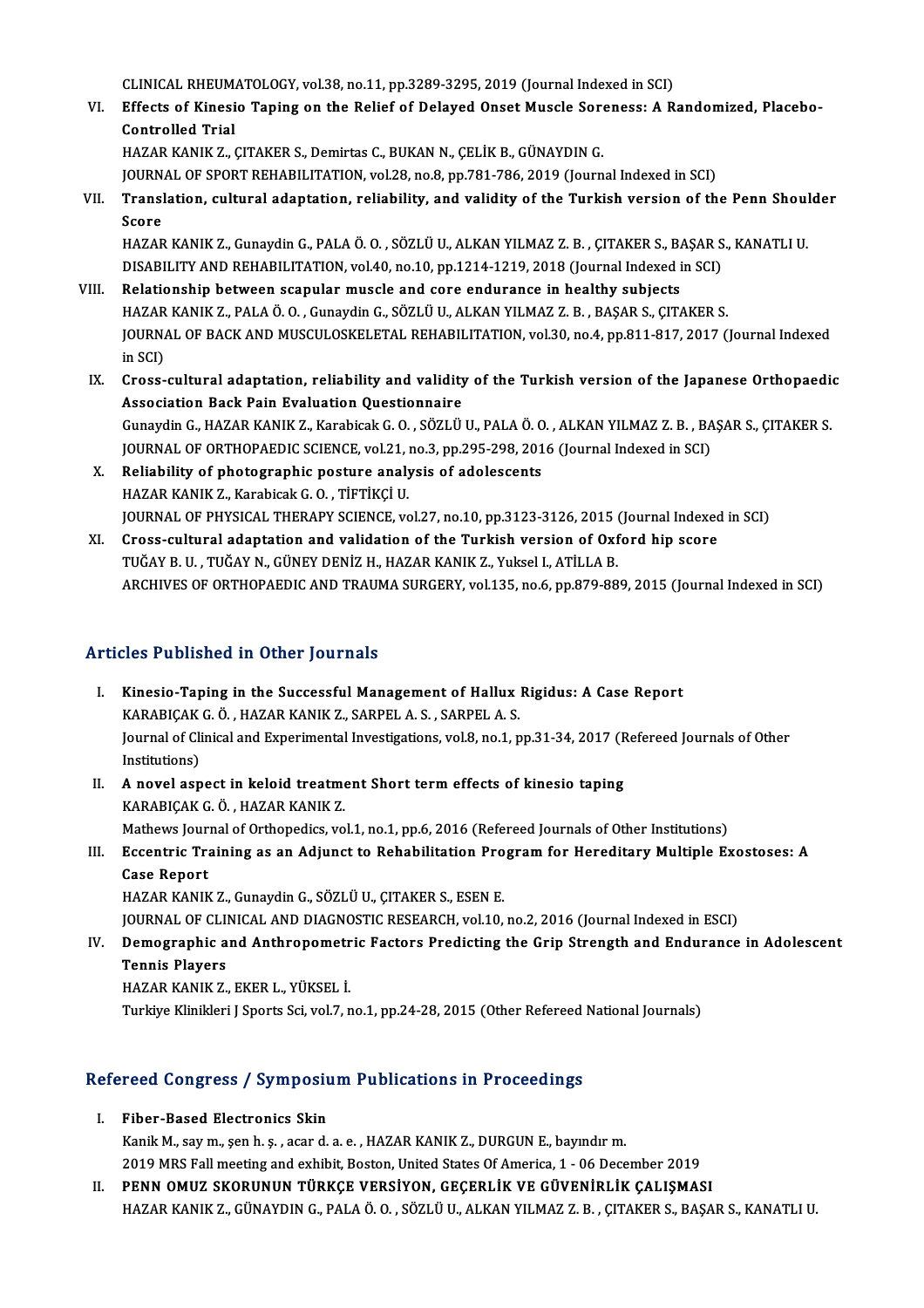3. ULUSLRARASI SAĞLIK BİLİMLERİ KONGRESİ, Ankara, Turkey, 29 November - 01 December 2018<br>WESTERN ONTARIQ OMUZ İNSTARJI İTE İNDEKSİNIN TÜRKÇE VERSİYON, CEÇERLİK VE C

3. ULUSLRARASI SAĞLIK BİLİMLERİ KONGRESİ, Ankara, Turkey, 29 November - 01 December 2018<br>III. WESTERN ONTARIO OMUZ İNSTABİLİTE İNDEKSİNİN TÜRKÇE VERSİYON, GEÇERLİK VE GÜVENİRLİK<br>GALISMASI 3. ULUSLRAF<br>WESTERN (<br>ÇALIŞMASI WESTERN ONTARIO OMUZ İNSTABİLİTE İNDEKSİNİN TÜRKÇE VERSİYON, GEÇERLİK VE GÜVENİRL<br>ÇALIŞMASI<br>BAŞAR S., GÜNAYDIN G., HAZAR KANIK Z., SÖZLÜ U., ALKAN YILMAZ Z. B. , PALA Ö. O. , ÇITAKER S., KANATLI U.<br>2. ULUSLARARASI SAĞLIK B

**ÇALIŞMASI**<br>BAŞAR S., GÜNAYDIN G., HAZAR KANIK Z., SÖZLÜ U., ALKAN YILMAZ Z. B. , PALA Ö. O. , ÇITAKER S., KANATLI U.<br>3. ULUSLARARASI SAĞLIK BİLİMLERİ KONGRESİ, Ankara, Turkey, 29 November - 01 December 2018 BAŞAR S., GÜNAYDIN G., HAZAR KANIK Z., SÖZLÜ U., ALKAN YILMAZ Z. B. , PALA Ö. O. , ÇITAKER S., KANATLI U.<br>3. ULUSLARARASI SAĞLIK BİLİMLERİ KONGRESİ, Ankara, Turkey, 29 November - 01 December 2018<br>IV. COPING STRATEGIES QUES

- 3. ULUSLARARASI SAĞLIK BİLİMLERİ KONGRESİ, Ankara, Turkey, 29 November 01 December 20<br>COPING STRATEGIES QUESTIONNAIRE ANKETİNİN TÜRKÇE'YE ÇEVİRİSİ VE KÜLTÜREL*I*<br>SÖZLÜ U., GÜNAYDIN G., ALKAN YILMAZ Z. B. , PALA Ö. O. , H COPING STRATEGIES QUESTIONNAIRE ANKETININ TÜRK<br>SÖZLÜ U., GÜNAYDIN G., ALKAN YILMAZ Z. B. , PALA Ö. O. , HAZ<br>1. Uluslararası Sağlık Bilimleri Kongresi, 29 June - 01 July 2017<br>SAĞLIKLI PİREVI ERDE SKARIJLAR KAS ENDIJRANSI İL SÖZLÜ U., GÜNAYDIN G., ALKAN YILMAZ Z. B. , PALA Ö. O. , HAZAR KANIK Z., ÇITAKER S., BAŞAR S.<br>1. Uluslararası Sağlık Bilimleri Kongresi, 29 June - 01 July 2017<br>1. SAĞLIKLI BİREYLERDE SKAPULAR KAS ENDURANSI İLE ÜST ÇEYREK F
- 1. Uluslararası Sağlık Bilimle<br>SAĞLIKLI BİREYLERDE S<br>İLİŞKİNİN İNCELENMESİ<br>SÖZLÜ IL HAZAR KANIK Z SAĞLIKLI BİREYLERDE SKAPULAR KAS ENDURANSI İLE ÜST ÇEYREK FONKSİYONELLİĞ<br>İLİŞKİNİN İNCELENMESİ<br>SÖZLÜ U., HAZAR KANIK Z., PALA Ö. O. , GÜNAYDIN G., ALKAN YILMAZ Z. B. , BAŞAR S., ÇITAKER S.<br>Huslararası Ballan Spor Bilimlari **İLİŞKİNİN İNCELENMESİ**<br>SÖZLÜ U., HAZAR KANIK Z., PALA Ö. O. , GÜNAYDIN G., ALKAN YILMAZ Z. B. , BAŞAR S., ÇITAKER S.<br>Uluslararası Balkan Spor Bilimleri Kongresi, 21 - 23 May 2017

- VI. Core endurans ile skapular endurans arasındaki ilişkinin incelenmesi Uluslararası Balkan Spor Bilimleri Kongresi, 21 - 23 May 2017<br>Core endurans ile skapular endurans arasındaki ilişkinin incelenmesi<br>HAZAR KANIK Z., PALA Ö. O. , GÜNAYDIN G., SÖZLÜ U., ALKAN YILMAZ Z. B. , BAŞAR S., ÇITAKER Core endurans ile skapular endurans arasındaki ilişkinin incelenmesi<br>HAZAR KANIK Z., PALA Ö. O. , GÜNAYDIN G., SÖZLÜ U., ALKAN YILMAZ Z. B. , BAŞAR S., ÇITAI<br>3. Fizyoterapi - Ortopedi ve Travmatoloji Ortak Sempozyumu, Turk 3. Fizyoterapi - Ortopedi ve Travmatoloji Ortak Sempozyumu, Turkey, 25 - 30 October 2016
- VII. Donuk omuz hastalarında kinezyofobi ağrı ve özürlülük ilişkisi<br>HAZAR KANIK Z., BAŞAR S., Zoroğlu T. 3.Fizyoterapi -OrtopediveTravmatolojiOrtakSempozyumu,Turkey,25 -30October 2016 HAZAR KANIK Z., BAŞAR S., Zoroğlu T.<br>3. Fizyoterapi - Ortopedi ve Travmatoloji Ortak Sempozyumu, Turkey, 25 - 30 October<br>VIII. Parsiyel eklem yüzü ve bursal yüz rotator manşet yırtıklarında ağrı şiddeti<br>PASAR S. HAZAR KANI
- 3. Fizyoterapi Ortopedi ve Travmatoloji Ortak Sempo<br>Parsiyel eklem yüzü ve bursal yüz rotator manş<br>BAŞAR S., HAZAR KANIK Z., ÖLMEZ S. B. , KANATLI U.<br>26. Ulusal Türk Ortopedi ve Traumatalaji Kanaresi 2. l 26. Ulusal Türk Ortopedi ve Travmatoloji Kongresi 3. Fizyoterapi - Ortopedi ve Travmatoloji Ortak Sempozyumu,<br>Turkey, 25 - 30 October 2016 BAŞAR S., HAZAR KANIK Z., ÖLMEZ S. B., KANATLI U. 26. Ulusal Türk Ortopedi ve Travmatoloji Kongresi 3. Fizyoterapi - Ortopedi ve Travmatoloji Ortak Sempozyu<br>Turkey, 25 - 30 October 2016<br>IX. Trokanter girişli antegrad çivileme ile tedavi edilen femur kırıklarındaında e
- Turkey, 25 30 October 2016<br>Trokanter girişli antegrad çivileme ile tedavi edilen femur kırıklarındaında elektromyelogra<br>gluteus medius aktivitesi ve yürüme analizi sonuçlarının kontrol grubu ile karşılaştırılması<br>ATAQĞLU Trokanter girişli antegrad çivileme ile tedavi edilen femur kırıklarındaını<br>gluteus medius aktivitesi ve yürüme analizi sonuçlarının kontrol grubu il<br>ATAOĞLU M. B., ERGİŞİ Y., TOKGÖZ M. A., SEZGİN E. A., KAFA N., HAZAR KAN gluteus medius aktivitesi ve yürüme analizi sonuçlarının kontrol grubu ile karşılaştırılması<br>ATAOĞLU M. B., ERGİŞİ Y., TOKGÖZ M. A., SEZGİN E. A., KAFA N., HAZAR KANIK Z.<br>26. Ulusal Türk Ortopedi ve Travmatoloji Kongresi, ATAOĞLU M. B., ERGİŞİ Y., TOKGÖZ M. A., SEZGİN E. A., KAFA N., HAZAR KANIK Z.<br>26. Ulusal Türk Ortopedi ve Travmatoloji Kongresi, Turkey, 25 - 30 October 2016<br>Donuk Omuz Hastalarında Kinezyofobi Ağrı ve Özürlülük İlişkisi<br>H 26. Ulusal Türk Ortopedi ve Travmatoloji Kongresi, Turkey, 25 - 30 October 2016
- 26. ULUSAL TÜRK ORTOPEDİ ve TRAVMATOLOJİ KONGRESİ, 25 30 October 2016
- HAZAR KANIK Z., BAŞAR S., ZOROĞLU T.<br>26. ULUSAL TÜRK ORTOPEDİ ve TRAVMATOLOJİ KONGRESİ, 25 30 October 2016<br>XI. Trokanter girişli antegrad çivileme ile tedavi edilen femur kırıklarındaında elektromyelografik<br>Glutove m 26. ULUSAL TÜRK ORTOPEDİ ve TRAVMATOLOJİ KONGRESİ, 25 - 30 October 2016<br>Trokanter girişli antegrad çivileme ile tedavi edilen femur kırıklarındaında elektromyelogra<br>gluteus medius aktivitesi ve yürüme analizi sonuçlarının Trokanter girişli antegrad çivileme ile tedavi edilen femur kırıklarındaını<br>gluteus medius aktivitesi ve yürüme analizi sonuçlarının kontrol grubu il<br>ATAOĞLU M. B., ERGİŞİ Y., TOKGÖZ M. A., SEZGİN E. A., KAFA N., HAZAR KAN gluteus medius aktivitesi ve yürüme analizi sonuçlarının kontrol grubu il<br>ATAOĞLU M. B., ERGİŞİ Y., TOKGÖZ M. A., SEZGİN E. A., KAFA N., HAZAR KANIK Z.<br>26. ULUSAL TÜRK ORTOPEDİ ve TRAVMATOLOJİ KONGRESİ, 25 - 30 October 201 ATAOĞLU M. B. , ERGİŞİ Y., TOKGÖZ M. A. , SEZGİN E. A. , KAFA N., HAZAR KANIK Z.<br>26. ULUSAL TÜRK ORTOPEDİ ve TRAVMATOLOJİ KONGRESİ, 25 - 30 October 2016<br>XII. Schroth Yöntemine Göre Uygulanan 3 Boyutlu Egzersizlerin Adö
- 26. ULUSAL TÜRK ORTOPED<br>Schroth Yöntemine Göre<br>Rotasyon Açısına Etkileri<br>PÜTÜN M. ALTIN N. S., SEH Schroth Yöntemine Göre Uygulanan 3 Boyutlu Egzersizlerin Adölesan İd<br>Rotasyon Açısına Etkileri<br>BÜTÜN M., ALTUN N.Ş. ,ŞEHİRLİOĞLU A., KAFA N., HAZAR KANIK Z., DEMİREL A.<br>26 HI USAL TÜRK ORTOREDİ ve TRAYMATOLOU KONCRESİ 25 -Rotasyon Açısına Etkileri<br>BÜTÜN M., ALTUN N. Ş. , ŞEHİRLİOĞLU A., KAFA N., HAZAR KANIK Z., DEMİREL A.<br>26. ULUSAL TÜRK ORTOPEDİ ve TRAVMATOLOJİ KONGRESİ, 25 - 30 October 2016<br>Aderiy Kansülitli Hastalarda Kanservatif Tedavin

BÜTÜN M., ALTUN N. Ş. , ŞEHİRLİOĞLU A., KAFA N., HAZAR KANIK Z., DEMİREL A.<br>26. ULUSAL TÜRK ORTOPEDİ ve TRAVMATOLOJİ KONGRESİ, 25 - 30 October 2016<br>XIII. Adeziv Kapsülitli Hastalarda Konservatif Tedavinin Ağrı ve Skapu 26. ULUSAL TÜRK ORTOPEDİ ve TRAVMATOLOJİ KONGRESİ, 25 - 30 October 2016<br>Adeziv Kapsülitli Hastalarda Konservatif Tedavinin Ağrı ve Skapular Biy<br>ZOROĞLU T., BAŞAR S., GÜNDÜZ R., BAŞARAN S. H. , KAYIŞ S. A. , HAZAR KANIK Z.<br> Adeziv Kapsülitli Hastalarda Konservatif Tedavinin Ağrı ve Sl<br>ZOROĞLU T., BAŞAR S., GÜNDÜZ R., BAŞARAN S. H. , KAYIŞ S. A. , HAZ*ı*<br>1. Ortopedik Rehabilitasyon Sempozyumu, Turkey, 14 - 15 May 2016<br>F<sup>ef</sup>ests Of Kinesia Tapi ZOROĞLU T., BAŞAR S., GÜNDÜZ R., BAŞARAN S. H. , KAYIŞ S. A. , HAZAR KANIK Z.<br>1. Ortopedik Rehabilitasyon Sempozyumu, Turkey, 14 - 15 May 2016<br>XIV. Effects Of Kinesio-Taping On Recovery After Exercise-Induced Muscle Da

#### 1. Ortopedik Rehabilitasyon<br>Effects Of Kinesio-Taping<br>Placebo-Controlled Trial<br>HAZAR KANIK Z. CITAKER S Effects Of Kinesio-Taping On Recovery After Exercise-Induced Muscle<br>Placebo-Controlled Trial<br>HAZAR KANIK Z., ÇITAKER S., Demirtas C.Y. , BUKAN N., ÇELİK B., Gunaydin G.<br>Annual Mesting of the American Cellege of Sperts Medi Placebo-Controlled Trial<br>HAZAR KANIK Z., ÇITAKER S., Demirtas C. Y. , BUKAN N., ÇELİK B., Gunaydin G.<br>Annual Meeting of the American-College-of-Sports-Medicine (ACSM), Massachusetts, United States Of America, 31<br>May - 04 J HAZAR KANIK Z., ÇITAKER S., Demirtas C. Y., BUKAN N., ÇELİK B., Gunaydin G. Annual Meeting of the American-College-of-Sports-Medicine (ACSM), Massachusetts, United States Of America, 31<br>May - 04 June 2016, vol.48, pp.903<br>XV. Effects of "Throwers Ten" Exercise Program for Injury Prevention in Adole

### May - 04 June 2016, vol.48, pp.903<br>Effects of "Throwers Ten" Exer<br>A Randomized Controlled Trial<br>HAZAR KANIK Z. TURGUTE, Palta Effects of "Throwers Ten" Exercise<br>A Randomized Controlled Trial<br>HAZAR KANIK Z., TURGUT E., Baltaci G.<br>Annual Meeting of the American Colleg

HAZAR KANIK Z., TURGUT E., Baltaci G.

A Randomized Controlled Trial<br>HAZAR KANIK Z., TURGUT E., Baltaci G.<br>Annual Meeting of the American-College-of-Sports-Medicine (ACSM), Colorado, United States Of America, 30 May -<br>03 June 2017, vol.48, pp.451-452

XVI. FEMUR CİSİM KIRIKLARININ TEDAVİSİNDE TROKANTER MAJOR TİP GİRİŞLİ İNTRAMEDÜLLER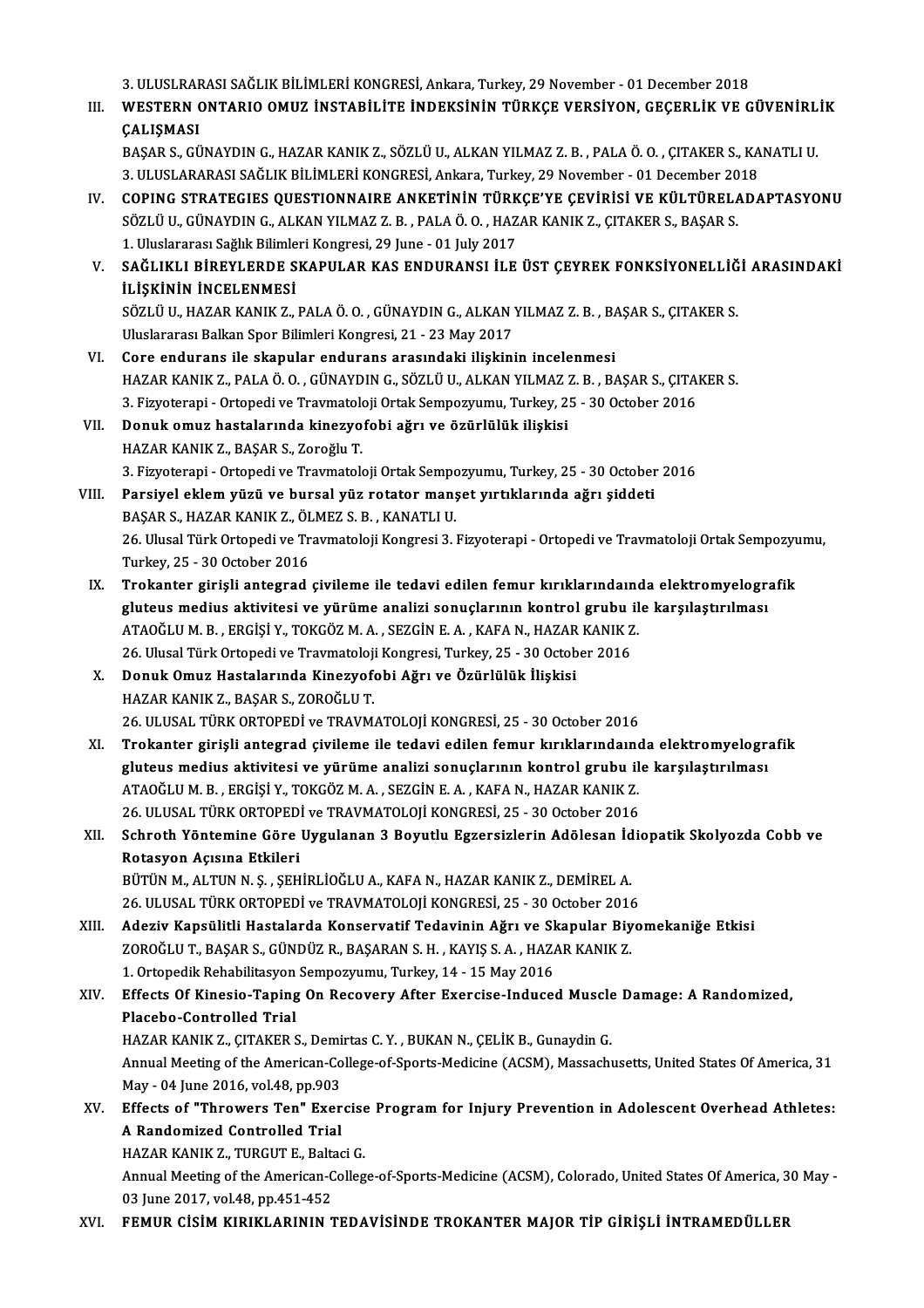|         | ÇİVİNİN DENGE MEKANİZMASI VE FONKSİYONEL SONUÇLAR ÜZERİNE ETKİSİ                                                                                |
|---------|-------------------------------------------------------------------------------------------------------------------------------------------------|
|         | ATAOĞLU M. B., ERGİŞİ Y., BİRCAN R., TOKGÖZ M. A., KAFA N., HAZAR KANIK Z.                                                                      |
|         | KemikEklem 2016, Antalya, Turkey, 28 April - 01 May 2016                                                                                        |
| XVII.   | Femur cisim kırıklarının tedavisinde trokanter major tip girişli intra medüller çivinin denge                                                   |
|         | mekanizması ve fonksiyonel sonuçlar üzerine etkisi                                                                                              |
|         | ATAOĞLU M. B., ERGİŞİ Y., BİRCAN R., TOKGÖZ M. A., KAFA N., HAZAR KANIK Z.                                                                      |
|         | KemikEklem 2016, Turkey, 28 April - 01 May 2016                                                                                                 |
| XVIII.  | Femur Cisim Kırıklarının Tedavisinde, Trokanter Major Tip Girişli İntramedüller Çivinin Denge                                                   |
|         | Mekanizması Ve Fonksiyonel Sonuçlar Üzerine Etkisi                                                                                              |
|         | ATAOĞLU M. B. , ERGİŞİ Y., BİRCAN R., TOKGÖZ M. A. , KAFA N., HAZAR KANIK Z.                                                                    |
|         | Kemik ve EklemCerrahisi Derneği Kongresi, Turkey, 28 April - 01 May 2016                                                                        |
| XIX.    | Omuz Artroskopisinde Rehabilitasyon Protokolleri                                                                                                |
|         | <b>HAZAR KANIK Z</b>                                                                                                                            |
|         | IX. GAZİ OMUZ ARTROSKOPİSİ KURSU, Turkey, 8 - 10 January 2016                                                                                   |
| XX.     | Artroskopik rotator manșet tamirinde birinci yıl sonuçları                                                                                      |
|         | BAŞAR S., HAZAR KANIK Z., KANATLI U.                                                                                                            |
|         | 25. Ulusal Türk Ortopedi ve Travmatoloji Kongresi, 27 October - 01 November 2015                                                                |
| XXI.    | Aktif Yaşlanma Sürecinde Yağlı Dejenerasyonlu Rotator Manşet Kas Atrofisine Bağlı Fonksiyonel                                                   |
|         | Durum Karşılaştırılması                                                                                                                         |
|         | BAŞAR S., SÖZLÜ U., HAZAR KANIK Z., PALA Ö. O., ALKAN Z. B., KANATLI U.                                                                         |
|         | Yaşlı Dostu Kentler Sempozyumu, Turkey, 26 - 27 November 2015                                                                                   |
| XXII.   | AKTIF YAŞLANMA SÜRECINDEKİ ROTATORMANŞET YIRTIĞI OLAN HASTALARDADİYABETİN                                                                       |
|         | VİBRASYON BASINÇ VE İKİ NOKTADİSKRİMİNASYON DUYUSUNA ETKİLERİ                                                                                   |
|         | BAŞAR S., HAZAR KANIK Z., ÇITAKER S., SÖZLÜ U., GÜNAYDIN G., KANATLI U.<br>YAŞLI DOSTU KENTLER SEMPOZYUMU, Bursa, Turkey, 26 - 27 November 2015 |
|         | AKTIF YAŞLANMA SÜRECİNDE YAĞLI DEJENERASYONLU ROTATOR MANŞET KAS ATROFISINE BAĞLI                                                               |
| XXIII.  | FONKSIYONEL DURUM KARŞILAŞTIRMASI                                                                                                               |
|         | BAŞAR S., SÖZLÜ U., HAZAR KANIK Z., Zeynep Beyza K., PALA Ö. O., KANATLI U.                                                                     |
|         | Yaşlı Dostu Kentler Sempozyumu, Ankara, Turkey, 26 - 27 November 2015, pp.265-266                                                               |
| XXIV.   | Aktıf Yaşlanma Sürecindeki Rotator Manşet Yırtıklarında Vıbrasyon Basınç ve Iki Nokta                                                           |
|         | Dıskrımınasyon Duyusunun Karşılaştırılması                                                                                                      |
|         | GÜNAYDIN G., BAŞAR S., HAZAR KANIK Z., ÇITAKER S., SÖZLÜ U., KANATLI U.                                                                         |
|         | Yaşlı Dostu Kentler Sempozyumu, Ankara, Turkey, 26 November 2014 - 27 November 2015, pp.126-127                                                 |
| XXV.    | Herediter Multiple Ekzositoz Olgu Sunumu                                                                                                        |
|         | HAZAR KANIK Z., GÜNAYDIN G., SÖZLÜ U., KAFA N., ÇITAKER S., ESEN E.                                                                             |
|         | 25. Ulusal Türk Ortopedi ve Travmatoloji Kongresi, Turkey, 27 October - 01 November 2015                                                        |
| XXVI.   | Diyabet Rotator Manşet Yırtıklarında Vibrasyon Basınç ve İki Nokta Diskriminasyon Duyusunu                                                      |
|         | Etkiler mi                                                                                                                                      |
|         | BAŞAR S., HAZAR KANIK Z., ÇITAKER S., GÜNAYDIN G., PALA Ö. O., KANATLI U.                                                                       |
|         | 25. Ulusal Türk Ortopedi ve Travmatoloji Kongresi, Turkey, 27 October - 01 November 2015                                                        |
| XXVII.  | Diyabet rotator manşet yırtıklarında vibrasyon basınç ve iki nokta diskriminasyon duyusunu etkiler                                              |
|         | mi                                                                                                                                              |
|         | BAŞAR S., HAZAR KANIK Z., ÇITAKER S., GÜNAYDIN G., PALA Ö. O., KANATLI U.                                                                       |
|         | 25. Ulusal Türk Ortopedi ve Travmatoloji Kongresi, 27 October - 01 November 2015, vol.49, pp.203                                                |
| XXVIII. | Relationship Between Proprioception and Capsular Tightness in Patients with Adhesive Capsulitis                                                 |
|         | Tuba Z., BAŞAR S., Ramazan G., Serdar Hakan B., Seyit Ali K., HAZAR KANIK Z.                                                                    |
|         | 26th Congress of the European Society for Surgery of the Shoulder and the Elbow, 16 - 19 September 2015                                         |
| XXIX.   | Keloid Tedavisinde Kinesio Bantlama Olgu Sunumu                                                                                                 |
|         | KARABIÇAK G. Ö., HAZAR KANIK Z.                                                                                                                 |
|         | 5. Ulusal Fizyoterapi Kongresi, Turkey, 20 - 24 May 2015, vol.26                                                                                |
| XXX.    | Omuz Artroskopisi Sonrası Rehabilitasyon Protokolleri                                                                                           |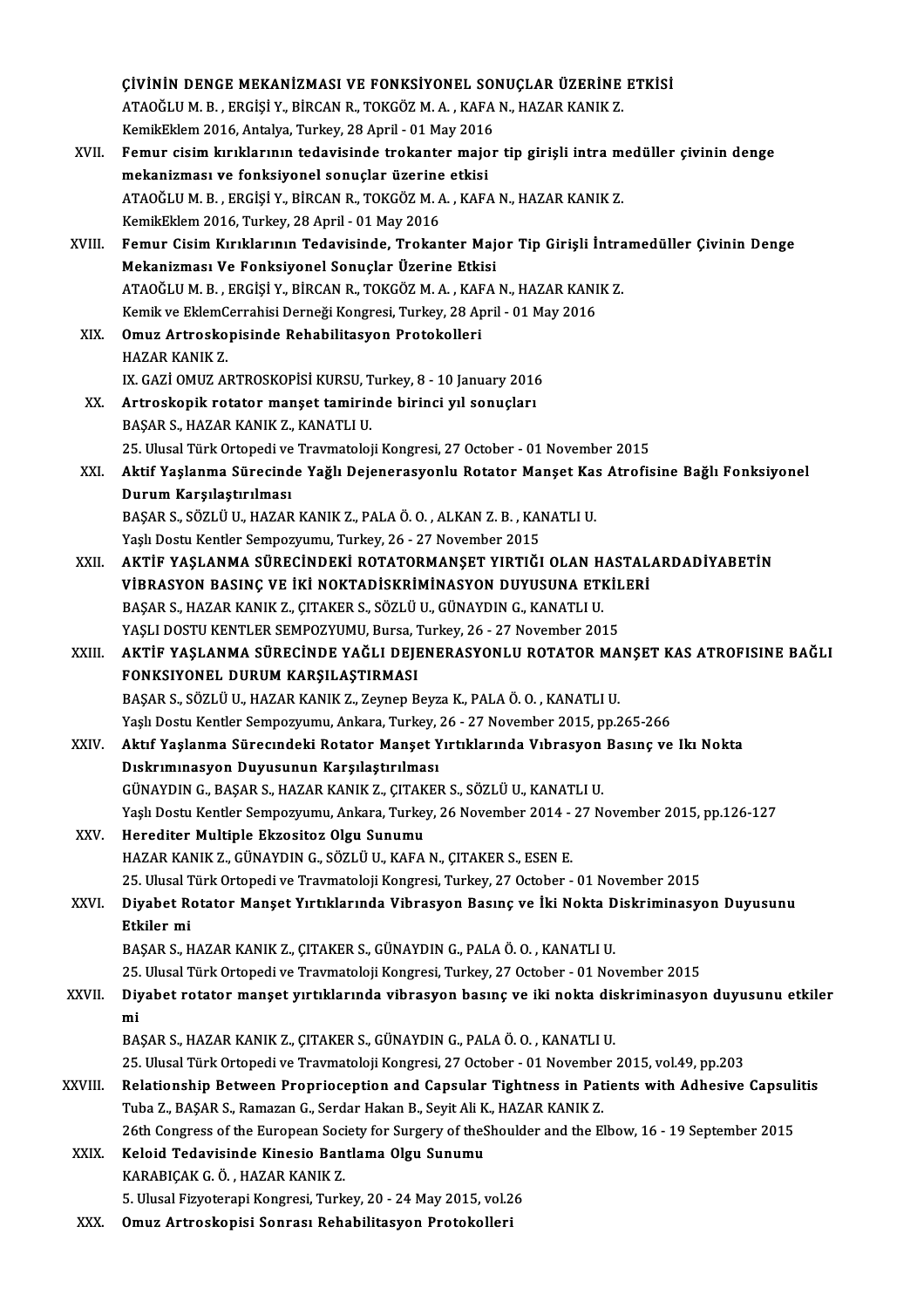HAZAR KANIK Z.

VIII. Gazi Omuz Artroskopi Kursu, Turkey, 8 - 10 January 2015

- HAZAR KANIK Z.<br>VIII. Gazi Omuz Artroskopi Kursu, Turkey, 8 10 January 2015<br>XXXI. Artroskopik hücresiz kondral çatı implantı sonrası postüral stabilite sonuçları<br>RASAR S. HAZAR KANIK Z. CEM M. KANATLLU VIII. Gazi Omuz Artroskopi Kursu, Turkey, 8 - 10<br><mark>Artroskopik hücresiz kondral çatı implantı</mark><br>BAŞAR S., HAZAR KANIK Z., GEM M., KANATLI U.<br>2 Eivyatarani Ortanedi Ortal: Samnawwww. 12 Artroskopik hücresiz kondral çatı implantı sonrası postüral stabil<br>BAŞAR S., HAZAR KANIK Z., GEM M., KANATLI U.<br>2.Fizyoterapi-Ortopedi Ortak Sempozyumu, 12 - 15 November 2014, vol.2<br>Conartrorlu hastalarda etur kalk testi a
	-
- BAŞAR S., HAZAR KANIK Z., GEM M., KANATLI U.<br>2.Fizyoterapi-Ortopedi Ortak Sempozyumu, 12 15 November 2014, vol.2<br>XXXII. Gonartrozlu hastalarda otur kalk testi alt ekstremite kuvvetinin bir göstergesi olabilir mi<br>KAEA 2. Fizyoterapi-Ortopedi Ortak Sempozyumu, 12 - 15 November 2014, vol.2<br>Gonartrozlu hastalarda otur kalk testi alt ekstremite kuvvetinin bir göster<br>KAFA N., ÇITAKER S., BAŞAR S., HAZAR KANIK Z., ÖZER H., SELEK H. Y.<br>24. Ulu Gonartrozlu hastalarda otur kalk testi alt ekstremite kuvvetinin bir göster<br>KAFA N., ÇITAKER S., BAŞAR S., HAZAR KANIK Z., ÖZER H., SELEK H. Y.<br>24. Ulusal Türk Ortopedi ve Travmatoloji Kongresi, Turkey, 12 - 16 November 20 KAFA N., ÇITAKER S., BAŞAR S., HAZAR KANIK Z., ÖZER H., SELEK H. Y.<br>24. Ulusal Türk Ortopedi ve Travmatoloji Kongresi, Turkey, 12 - 16 November 2014<br>XXXIII. Artroskopik hücresiz kondral çatı implantı cerrahisinin fonks
- 24. Ulusal Türk Ortopedi ve Travmatoloji Kongre<br><mark>Artroskopik hücresiz kondral çatı implantı</mark><br>BAŞAR S., HAZAR KANIK Z., GEM M., KANATLI U.<br>2 Fizyatarani Ortopedi Ortak Sampazzumu. 12 Artroskopik hücresiz kondral çatı implantı cerrahisinin fonksiyon<br>BAŞAR S., HAZAR KANIK Z., GEM M., KANATLI U.<br>2.Fizyoterapi-Ortopedi Ortak Sempozyumu, 12 - 15 November 2014, vol.2<br>Ueri Deresede Conertreslu Hastalarda Feme 2. Fizyoterapi-Ortopedi Ortak Sempozyumu, 12 - 15 November 2014, vol.2
- BAŞAR S., HAZAR KANIK Z., GEM M., KANATLI U.<br>2.Fizyoterapi-Ortopedi Ortak Sempozyumu, 12 15 November 2014, vol.2<br>XXXIV. İleri Derecede Gonartrozlu Hastalarda Femoral Bowing Açısının Ağrı ile İlişkisi<br>ÇITAKER S., KAFA N., İleri Derecede Gonartrozlu Hastalarda Femoral Bowing Açısının Ağrı<br>ÇITAKER S., KAFA N., BAŞAR S., HAZAR KANIK Z., ÖZER H.<br>2. Fizyoterapi - Ortopedi Ortak Sempozyumu, Turkey, 12 - 15 November 2014<br>Subaltromiyal allısma sand
- ÇITAKER S., KAFA N., BAŞAR S., HAZAR KANIK Z., ÖZER H.<br>2. Fizyoterapi Ortopedi Ortak Sempozyumu, Turkey, 12 15 November 2014<br>XXXV. Subakromiyal sıkışma sendromunda throwers ten egzersiz programının ağrı ve fonksiyo 2. Fizyoterapi - Ortoped<br>Subakromiyal sıkışma<br>etkileri pilot çalişma<br>HAZAR KANIK Z. RALT Subakromiyal sıkışma sendr<br>etkileri pilot çalişma<br>HAZAR KANIK Z., BALTACI Y. G.<br>2 Eiwaterani Ortanedi Ortak Sa etkileri pilot çalişma<br>1922 - HAZAR KANIK Z., BALTACI Y. G.<br>2.Fizyoterapi-Ortopedi Ortak Sempozyumu, 12 - 15 November 2014, vol.2
	-
- HAZAR KANIK Z., BALTACI Y. G.<br>2.Fizyoterapi-Ortopedi Ortak Sempozyumu, 12 15 November 2014, vol.2<br>XXXVI. İleri derecede gonartrozlu hastalarda femoral bowing açısının ağrı ile ilişkisi<br>CITAKER S. KAEA N. BASAR S. HAZAR K ÇITAKER S., KAFA N., BAŞAR S., HAZAR KANIK Z., ÖZER H., SELEK H. Y.<br>24. Ulusal Türk Ortopedi ve Travmatoloji Kongresi, Turkey, 12 - 16 November 2014 İleri derecede gonartrozlu hastalarda femoral bowing açısının ağrı ile ilişl<br>ÇITAKER S., KAFA N., BAŞAR S., HAZAR KANIK Z., ÖZER H., SELEK H. Y.<br>24. Ulusal Türk Ortopedi ve Travmatoloji Kongresi, Turkey, 12 - 16 November 2
- XXXVII. Upper Quarter Y-Balance Test Score of Patients with Shoulder Impingement Syndrome 24. Ulusal Türk Ortopedi ve Travmatd<br>Upper Quarter Y-Balance Test Sc<br>HAZAR KANIK Z., ULUĞ N., YÜKSEL İ.<br>12 Türkiye Sper Yaralanmaları Artro 12.Türkiye Spor Yaralanmaları Artroskopi ve Diz Cerrahisi Derneği (TUSYAD) Kongresi, 23 - 27 October 2014, vol.2 HAZA<br>12 Tü<br>vol.2<br>Omus
- 12.Türkiye Spor Yaralanmaları Artroskopi ve Diz Cerrahisi Derneği (TUSYAD)<br>vol.2<br>XXXVIII. Omuz Disfonksiyonları ile Core İnstabilite Arasında Bir İlişki Var Mı<br>HAZAR KANIK ZARIN'A MARIKEL İ vol.2<br>**Omuz Disfonksiyonları ile Core**<br>HAZAR KANIK Z., Uluğ N., YÜKSEL İ.<br>24 Hlugal Türk Ortonedi ve Traymat HAZAR KANIK Z., Uluğ N., YÜKSEL İ.<br>24. Ulusal Türk Ortopedi ve Travmatoloji Kongresi, Turkey, 12 - 15 November 2014

- HAZAR KANIK Z., Uluğ N., YÜKSEL İ.<br>24. Ulusal Türk Ortopedi ve Travmatoloji Kongresi, Turkey, 12 15 November 2014<br>XXXIX. Tibialis Anterior Allograft Tibialis anterior allogrefti ile primer ön çapraz bağ rekonstrüksiy 24. Ulusal Türk Ortopedi ve Trav<mark>ı</mark><br>Tibialis Anterior Allograft Tib<br>sonrası fonksiyonel sonuçlar<br>BASAR S. BÜYÜKAESAR F. HAZA Tibialis Anterior Allograft Tibialis anterior allogrefti ile primer öl<br>sonrası fonksiyonel sonuçlar<br>BAŞAR S., BÜYÜKAFŞAR E., HAZAR KANIK Z., ATAOĞLU M. B. , KANATLI U.<br>2 Eiwetereni Ortonedi Ortal: Somnowwww. 12 , 15 Novemb sonrası fonksiyonel sonuçlar<br>BAŞAR S., BÜYÜKAFŞAR E., HAZAR KANIK Z., ATAOĞLU M. B. , KANATLI U.<br>2.Fizyoterapi-Ortopedi Ortak Sempozyumu, 12 - 15 November 2014, vol.2<br>Belationebin between functional knee jejint neejtion se
	-
	- BAŞAR S., BÜYÜKAFŞAR E., HAZAR KANIK Z., ATAOĞLU M. B. , KANATLI U.<br>2.Fizyoterapi-Ortopedi Ortak Sempozyumu, 12 15 November 2014, vol.2<br>XL. Relationship between functional knee joint position sense and functional perform 2.Fizyoterapi-Ortopedi Ortak Sempozyumu, 12 - 15 November 2014, vol<br>Relationship between functional knee joint position sense and f<br>following anterior cruciate ligament reconstruction pilot study<br>KAEA N. ATAQČLUM B. HAZAR Relationship between functional knee joint position sense<br>following anterior cruciate ligament reconstruction pilot<br>KAFA N., ATAOĞLUM. B., HAZAR KANIK Z., ÇITAKER S., ÖZER M.<br>12. TUSYAD Kongresi Turkey, 22., 27 September 2 following anterior cruciate ligament reconstructi<br>KAFA N., ATAOĞLU M. B. , HAZAR KANIK Z., ÇITAKER S.,<br>12. TUSYAD Kongresi, Turkey, 23 - 27 September 2014<br>A semnerisen of dunemis nestural stability betwe KAFA N., ATAOĞLU M. B. , HAZAR KANIK Z., ÇITAKER S., ÖZER M.<br>12. TUSYAD Kongresi, Turkey, 23 - 27 September 2014<br>XLI. A comparison of dynamic postural stability between asymptomatic controls and male patients one<br>wear
	- 12. TUSYAD Kongresi, Turkey, 23 27 September 21.<br>A comparison of dynamic postural stability<br>ear after ACL reconstruction Pilot study<br>ATAOČLUM P. KAEAN, HAZAP KANIK Z. CIT A comparison of dynamic postural stability between asyn<br>year after ACL reconstruction Pilot study<br>ATAOĞLU M. B. , KAFA N., HAZAR KANIK Z., ÇITAKER S., ÖZER M.<br>12. TUSYAD Kongresi Turkey 22., 27 September 2014 year after ACL reconstruction Pilot study<br>ATAOĞLU M. B., KAFA N., HAZAR KANIK Z., ÇITAKER S., ÖZER M.<br>12. TUSYAD Kongresi, Turkey, 23 - 27 September 2014 ATAOĞLU M. B. , KAFA N., HAZAR KANIK Z., ÇITAKER S., ÖZER M.<br>12. TUSYAD Kongresi, Turkey, 23 - 27 September 2014<br>XLII. The Effect of Scapular Dyskinesis on Diagnostic Accuracy of Rotator Cuff Disease Tests<br>RASAR S. KAN
	- 12. TUSYAD Kongresi, Turkey, 23 27 Se<br>The Effect of Scapular Dyskinesis o<br>BAŞAR S., KANATLI U., HAZAR KANIK Z.<br>25. "SECEC ESSSE European Society for The Effect of Scapular Dyskinesis on Diagnostic Accuracy of Rotator Cuff Disease Tests<br>BAŞAR S., KANATLI U., HAZAR KANIK Z.<br>25. "SECEC-ESSSE European Society for Surgery of the Shoulder and Elbow" Congress, 17 - 20 Septemb
- BAŞAR S., KANATLI U., HAZAR KANIK Z.<br>25. "SECEC-ESSSE European Society for Surgery of the Shoulder and Elbow" Congress, 17 20 Septe<br>XLIII. The Effect Of Scapular Dyskinesis On Diagnostic Accuracy Of Rotator Cuff Disease 25. "SECEC-ESSSE European Society for<br>The Effect Of Scapular Dyskinesis O<br>BAŞAR S., KANATLI U., HAZAR KANIK Z.<br>25th Congress of the European Society ! 25th Congress of the European Society for Surgery of the Shoulder and the Elbow, 17 September 2014
- XLIV. Postural Stability of Elderly in Different Age Groups 25th Congress of the European Society for Surgery of the Shoulder and the Elb<br>Postural Stability of Elderly in Different Age Groups<br>BAŞAR S., GÜZEL N. A. , ÜLGER Z., ÇINAR MEDENİ Ö., KAFA N., HAZAR KANIK Z.<br>1st Internation Postural Stability of Elderly in Different Age Groups<br>BAŞAR S., GÜZEL N. A. , ÜLGER Z., ÇINAR MEDENİ Ö., KAFA N., HAZAR KANI<br>1st International Balkan Conference on Health Sciences, 14 - 16 May 2014<br>Belationabin Batwaan the BAŞAR S., GÜZEL N. A. , ÜLGER Z., ÇINAR MEDENİ Ö., KAFA N., HAZAR KANIK Z.<br>1st International Balkan Conference on Health Sciences, 14 - 16 May 2014<br>XLV. Relationship Between the Balance Confidence Functional Mobility a
- 1st Inte<br><mark>Relati</mark>o<br>Adults